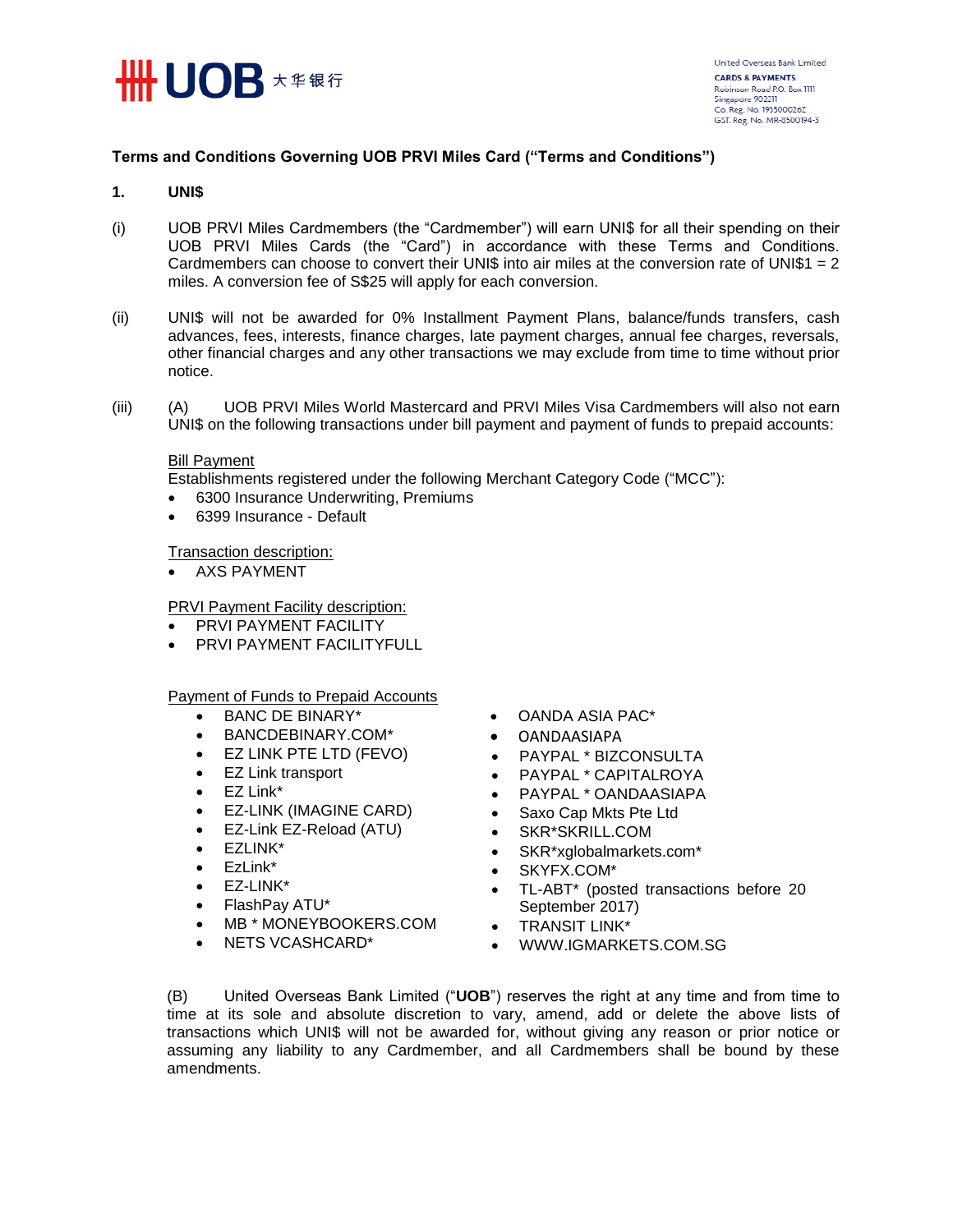

- (iv) UNI\$ shall be calculated on the amount of transactions on a transaction level effected on a daily basis and rounded down to the nearest UNI\$. In the event the UNI\$ awarded is in decimal points, the final UNI\$ awarded for each transaction will be rounded down to the nearest whole figure.
- (v) UNI\$ earned by the Supplementary Cardmember will be credited to the Card account of the Principal Cardmember.
- (vi) The issuance and redemption of UNI\$ are subject to the UOB Cards Rewards terms and conditions which is available at [uob.com.sg/rewards.](https://uniservices.uobgroup.com/NASApp/RUS/jsp/login.jsp)

# (vii) **Equivalent of 6 miles for every S\$1 spent at Expedia**

- (A) Valid for bookings from 1 April 2017 to 31 March 2018 for travel dates between 1 April 2017 to 30 June 2018 (both dates inclusive) (the "Expedia Promotion Period"), Cardmembers will earn UNI\$15 for every S\$5 spent (equivalent to 6 miles for every S\$1 spent) at **[expedia.com.sg/prvimiles](https://uniservices1.uobgroup.com/secure/forms/url_redirection.jsp?CC=SG&URL=https://www.expedia.com.sg/prvimiles)** ("Expedia Booking Site") for hotels, Expedia Participating Airlines and packages. The rate of UNI\$15 for every S\$5 spend on Qualifying Transactions comprises of prevailing earn rate on: (i) local spend (UNI\$3.5 for every S\$5 spent) and bonus earn rate of UNI\$11.5 for every S\$5 spent; or (ii) overseas spend (UNI\$6 for every S\$5 spent) and bonus earn rate of UNI\$9 for every S\$5 spent, depending on the currency effected on the Qualifying Transactions.
- (B) "Qualifying Transactions" refers to the following travel bookings strictly made at **[expedia.com.sg/prvimiles](https://uniservices1.uobgroup.com/secure/forms/url_redirection.jsp?CC=SG&URL=https://www.expedia.com.sg/prvimiles)** by a Cardmember when he/she pays directly to Expedia, using a UOB PRVI Miles Card:
	- a. a hotel-only booking; and
	- b. a flight-only booking or a flight + hotel package booking where Expedia is the Merchant of Record for the flight booking, which may include the following carriers (subject to change from time to time):

# **Participating Airlines**

- Air Astana
- Air India LTD.
- Air Macau Company
- Air Mauritius
- Air Niugini
- Bangkok Airways
- Cathay Pacific
- China Eastern Airlines
- China Southern Airlines •
- Finnair
- Garuda Indonesia
- Gulf Air
- Korean Air
- Lao Airlines
	- Latam Airlines Group
- 

 Myanmar International Airways Qatar Airways

UOB reserves the right at any time and from time to time at its sole and absolute discretion to vary, amend, add or delete the above list of Expedia Participating Airlines, without giving any reason or prior notice or assuming any liability to any Cardmember, and all Cardmembers shall be bound by these amendments.

Qualifying Transactions exclude refunded, disputed, unauthorised or fraudulent retail purchases and UOB reserves the right to revoke and/or deduct and/or re-compute any UNI\$ in the event that Cardmembers cancel, reverse and/or revise transactions.

For the avoidance of doubt, if Cardmember selects to pay later at hotel directly, such transaction will not be considered as a Qualifying Transaction.

- 
- 
- - Thai Airways Intl **•** Turkish Airlines

SilkAir

- Xiamen Airlines
-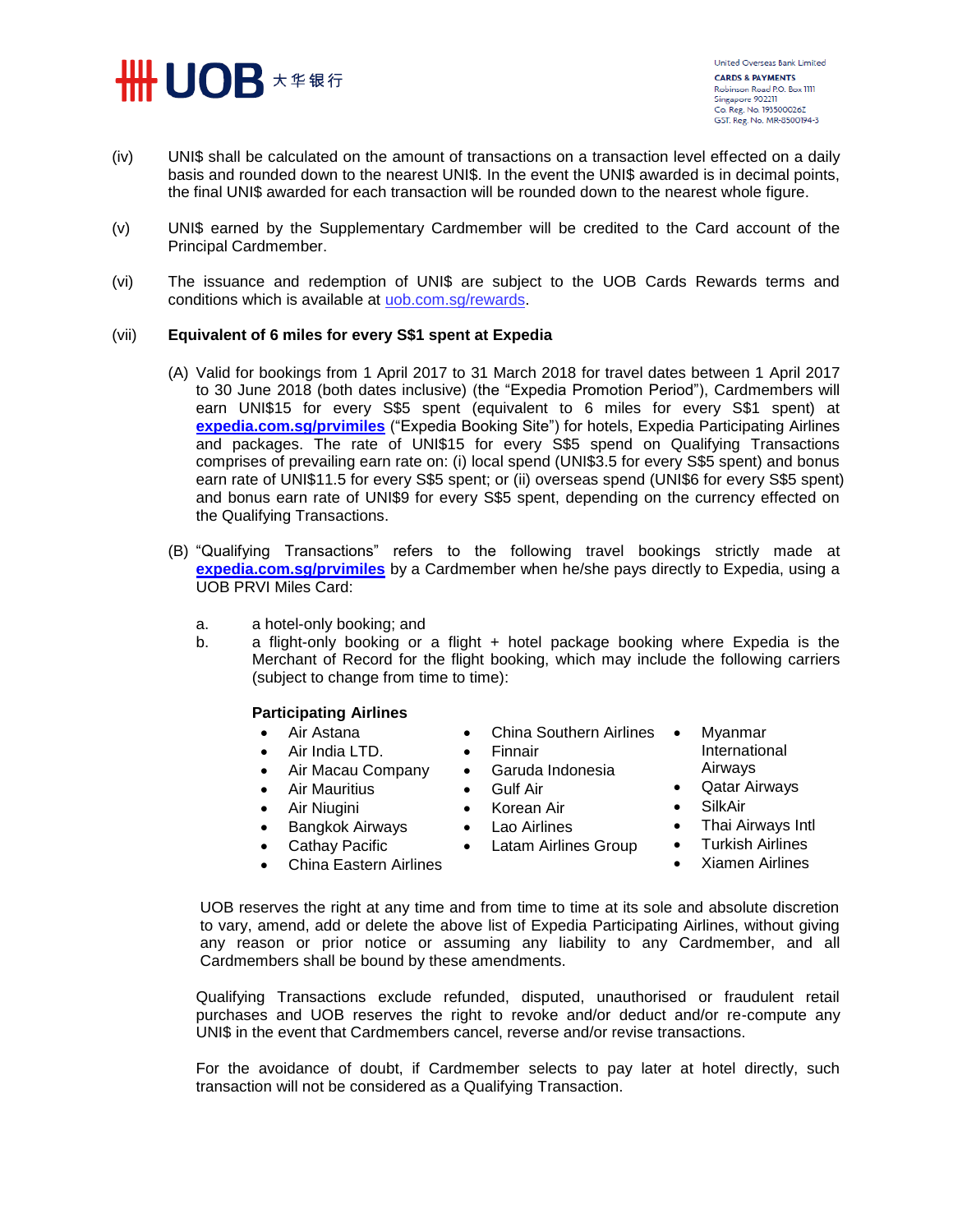

- (C) To enjoy this promotion, the transactions made at the Expedia Booking Site must be successfully charged and posted to the Card account and captured/ posted on UOB's systems during the Expedia Promotion Period.
- (D) This promotion is not valid in conjunction with other offers, discounts, promotions, e-vouchers, e-coupons, privileges or purchase of gift certificates, unless otherwise stated.
- (E) UOB shall not be responsible or liable for (i) any failure or delay in the transmission of card transactions by Mastercard/ Visa/ American Express, acquiring merchants for the foregoing, merchant establishments, postal or telecommunication authorities or any other parties which may result in a transaction made by a Cardmember being omitted (whether from being posted to the Cardmember's account and/or captured in UOB's system or otherwise) during the Expedia Promotion Period; or (ii) any late posting of the transactions and thereby affecting a Cardmember's eligibility for this promotion.
- (F) UOB assumes no liability or responsibility for the acts or defaults of the merchants, agents, suppliers and/or service providers, or defects in the goods or services offered. UOB is not an agent of the merchants, agents, suppliers and/or service providers. Any dispute about the quality or service standard must be resolved directly with the merchants, agents, suppliers and/or service providers. The merchants, agents, suppliers and/or service providers may impose conditions for the redemption of the goods or services. UOB will not be responsible for any injury, loss or damage suffered as a result of the redemption or usage of the goods and/or services.

#### (viii) **Equivalent of 6 miles for every S\$1 spent at Agoda**

- (A) Valid for bookings from 26 May 2017 to 31 December 2017 and for stay between 26 May 2017 to 31 March 2018 (both dates inclusive) (the "Agoda Promotion Period"), Cardmembers will earn UNI\$15 for every S\$5 spent (equivalent to 6 miles for every S\$1 spent) at **[agoda.com/prvimiles](https://uniservices1.uobgroup.com/secure/forms/url_redirection.jsp?CC=SG&URL=http://www.agoda.com/prvimiles)** ("Agoda Booking Site") for eligible hotel bookings. The rate of UNI\$15 for every S\$5 spend on Qualifying Transactions comprises of prevailing earn rate on: (i) local spend (UNI\$3.5 for every S\$5 spent) and bonus earn rate of UNI\$11.5 for every S\$5 spent; or (ii) overseas spend (UNI\$6 for every S\$5 spent) and bonus earn rate of UNI\$9 for every S\$5 spent, depending on the currency effected on the Qualifying Transactions.
- (B) To have an eligible "Qualifying Transaction", Cardmembers must:
	- a. make booking via the dedicated landing page at **[agoda.com/prvimiles](https://uniservices1.uobgroup.com/secure/forms/url_redirection.jsp?CC=SG&URL=http://www.agoda.com/prvimiles)** for hotel bookings that have the "Promotion Eligible" banner on the search results page;
	- b. settle payment with their UOB PRVI Miles Card of which Agoda is the party receiving and handling the payment from the Cardmembers;
	- c. enter Cardmember's NRIC/Passport No. at the payment page; and
	- d. complete the hotel stay.
- (C) The additional UNI\$ will be credited to Cardmember's credit card account within three months from Cardmember's departure from hotel.
- (D) Where UNI\$ are earned on the basis of the amount transacted on the UOB PRVI Miles Card, unless otherwise specified, additional UNI\$ are only earned on the accommodation component of the stay, not on ancillary charges such as meals, minibar, beverages, phone, laundry or other extra costs charged to the room account.
- (E) This promotion is non-transferable and non-cumulative and cannot be used in conjunction with any other discount, promotions, discounted items and fixed price items (unless specified).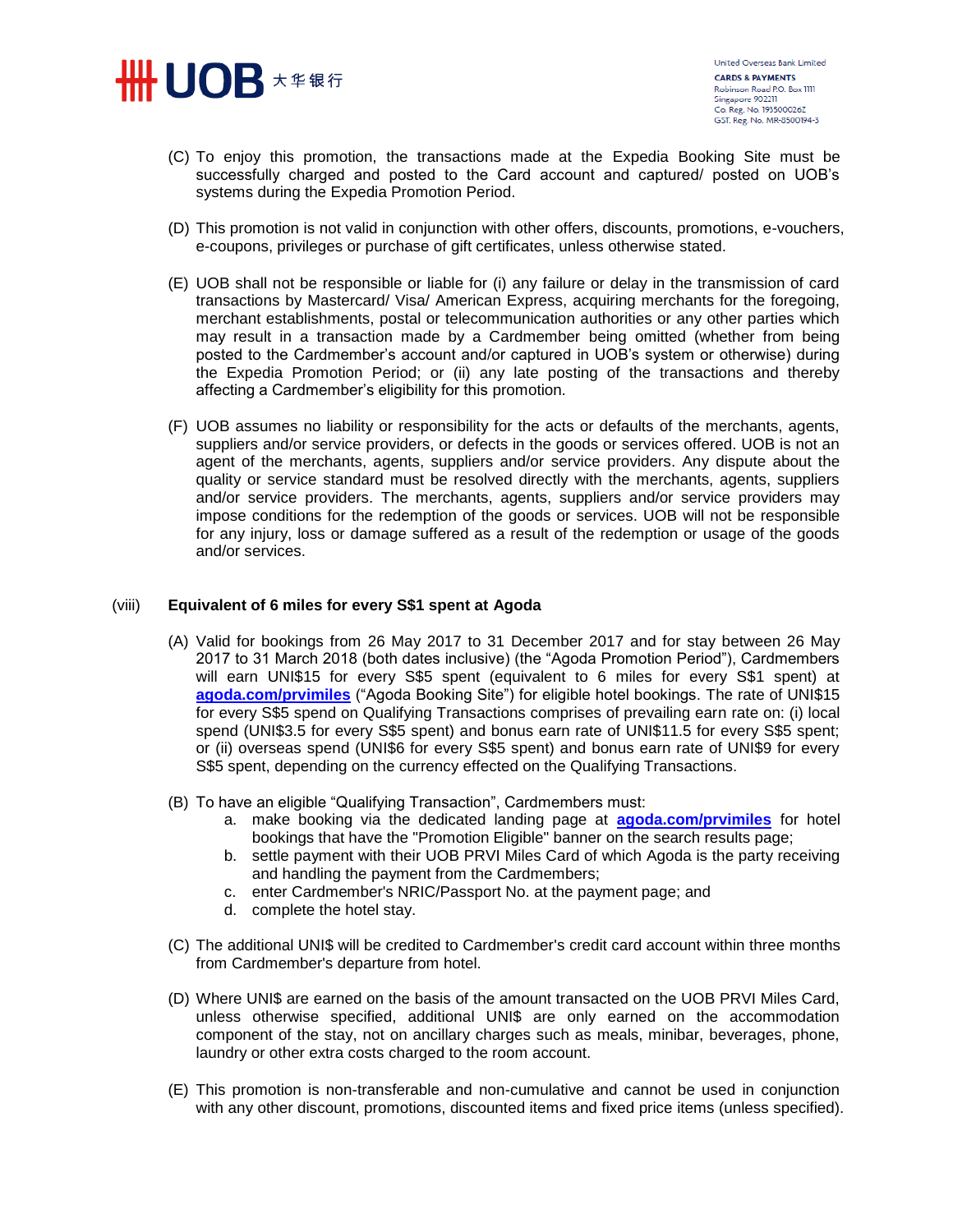

- (F) UNI\$ earned in connection with the incentive are non-transferable.
- (G) UNI\$ can only be earned by one Cardmember per booking and cannot be split between two or more Cardmembers occupying the same room.
- (H) The Cardmembers are bound by the terms and conditions of Agoda and UOB.
- (I) In case of dispute, all disputes will be referred to Agoda on case by case basis. The decision of Agoda shall be final.
- (J) This promotion is independent of, and unrelated to, any offer or arrangement between UOB and Cardmembers.
- (K) To enjoy this promotion, the transactions made at the Agoda Booking Site must be successfully charged and posted to the Card account and captured/ posted on UOB's systems during the Agoda Promotion Period.
- (L) This promotion is not valid in conjunction with other offers, discounts, promotions, e-vouchers, e-coupons, privileges or purchase of gift certificates, unless otherwise stated.
- (M) UOB shall not be responsible or liable for (i) any failure or delay in the transmission of card transactions by Mastercard/ Visa/ American Express, acquiring merchants for the foregoing, merchant establishments, postal or telecommunication authorities or any other parties which may result in a transaction made by a Cardmember being omitted (whether from being posted to the Cardmember's account and/or captured in UOB's system or otherwise) during the Agoda Promotion Period; or (ii) any late posting of the transactions and thereby affecting a Cardmember's eligibility for this promotion.
- (N) UOB assumes no liability or responsibility for the acts or defaults of the merchants, agents, suppliers and/or service providers, or defects in the goods or services offered. UOB is not an agent of the merchants, agents, suppliers and/or service providers. Any dispute about the quality or service standard must be resolved directly with the merchants, agents, suppliers and/or service providers. The merchants, agents, suppliers and/or service providers may impose conditions for the redemption of the goods or services. UOB will not be responsible for any injury, loss or damage suffered as a result of the redemption or usage of the goods and/or services.
- (O) UOB reserves the right at any time and from time to time at its sole and absolute discretion to vary, amend the Terms and Conditions, without giving any reason or prior notice or assuming any liability to any Cardmember, and all Cardmembers shall be bound by these amendments.

# (ix) **Equivalent of 6 miles for every S\$1 spent at participating airlines booked through UOB Travel Planners Pte Ltd ("UOB Travel")**

(A) During the period from 26 May 2017 to 31 December 2017 (the "UOB Travel Promotion Period"), UOB PRVI Miles Cardmembers will earn UNI\$15 for every S\$5 spent (equivalent to 6 miles for every S\$1 spent) at **[uobtravel.com/prvimiles](http://uobtravel.com/prvimiles)** for hotels and participating airlines for travel originating out of Singapore only. The rate of UNI\$15 for every S\$5 spend on Qualifying Transactions comprises of the prevailing earn rate on local spend of UNI\$3.5 for every S\$5 spent and bonus earn rate of UNI\$11.5 for every S\$5 spent.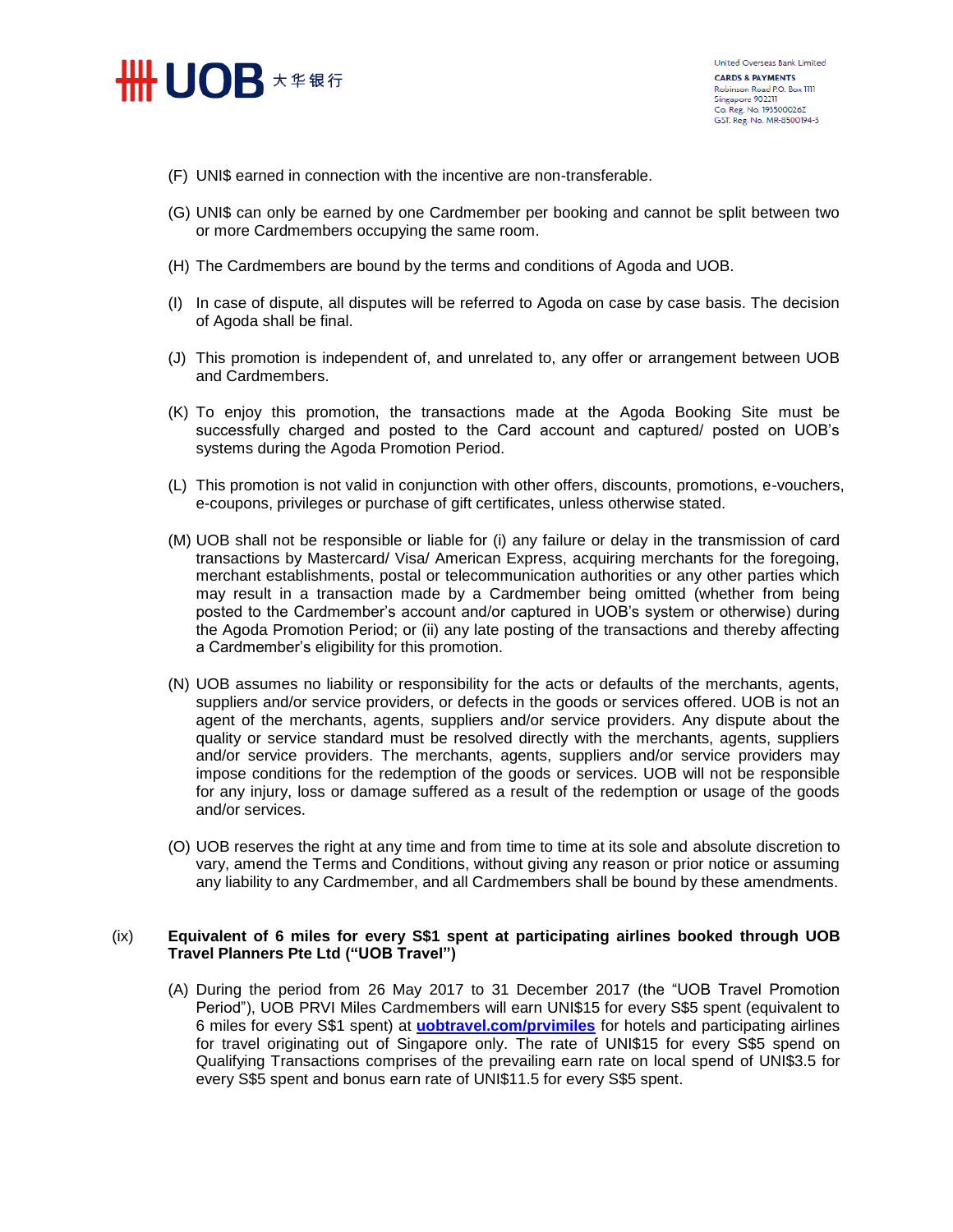

United Overseas Bank Limited **CARDS & PAYMENTS** Robinson Road P.O. Box 1111 Singapore 902211 Co. Reg. No. 193500026Z GST, Reg. No. MR-8500194-3

- (B) "Qualifying Transactions" refers to the following travel bookings strictly made at **[uobtravel.com/prvimiles](http://uobtravel.com/prvimiles)** by a Cardmember when he/she pays directly to UOB Travel, using a UOB PRVI Miles Card:
	- a. hotel-only booking; and
	- b. flight-only booking from the following carriers (subject to change from time to time):

# **Participating Airlines**

- Air China
- Air France
- All Nippon Airways
- **•** American Airlines
- Asiana Airlines
- British Airways
- Cathay Pacific
- China Eastern Airlines
- Delta Airlines
- **•** Emirates
- Etihad
- Japan Airlines
	- Jet Airways
	- KLM Royal Dutch Airlines
- Korean Air
- Lufthansa
- Qantas
- Qatar Airways
- SWISS International Airlines
	- Thai Airways International
	- United Airlines

Qualifying Transactions exclude refunded, disputed, unauthorised or fraudulent retail purchases and UOB reserves the right to revoke and/or deduct and/or re-compute any UNI\$ in the event that Cardmembers cancel, reverse and/or revise transactions.

- (C) This promotion is not valid in conjunction with other offers, discounts, promotions, e-vouchers, e-coupons, privileges or purchase of gift certificates, unless otherwise stated.
- (D) UOB and/or UOB Travel reserve the right at any time and from time to time at their absolute discretion to vary, amend, add or delete the above list of participating airlines without giving any reason or prior notice or assuming any liability to any Cardmember, and all Cardmembers shall be bound by these amendments. UOB and UOB Travel Pte Ltd shall not be liable or responsible for any loss to or expenses of any Cardmember or any other person, howsoever arising.
- (E) To enjoy this promotion, the transactions made with UOB Travel must be successfully charged and posted to the Card account and captured/ posted on UOB's systems (the "Charged Date") during the UOB Travel Promotion Period.
- (F) UOB shall not be responsible or liable for (i) any failure or delay in the transmission of card transactions by American Express/Mastercard/Visa, acquiring merchants for the foregoing, merchant establishments, postal or telecommunication authorities or any other parties which may result in a transaction made by a Cardmember being omitted (whether from being posted to the Cardmember's account and/or captured in UOB's system or otherwise) during the UOB Travel Promotion Period; or (ii) any late posting of the transactions and thereby affecting a Cardmember's eligibility for this promotion.
- (G) UOB assumes no liability or responsibility for the acts or defaults of the merchants, agents, suppliers and/or service providers, or defects in the goods or services offered. UOB is not an agent of the merchants, agents, suppliers and/or service providers. Any dispute about the quality or service standard must be resolved directly with the merchants, agents, suppliers and/or service providers. The merchants, agents, suppliers and/or service providers may impose conditions for the redemption of the goods or services. UOB will not be responsible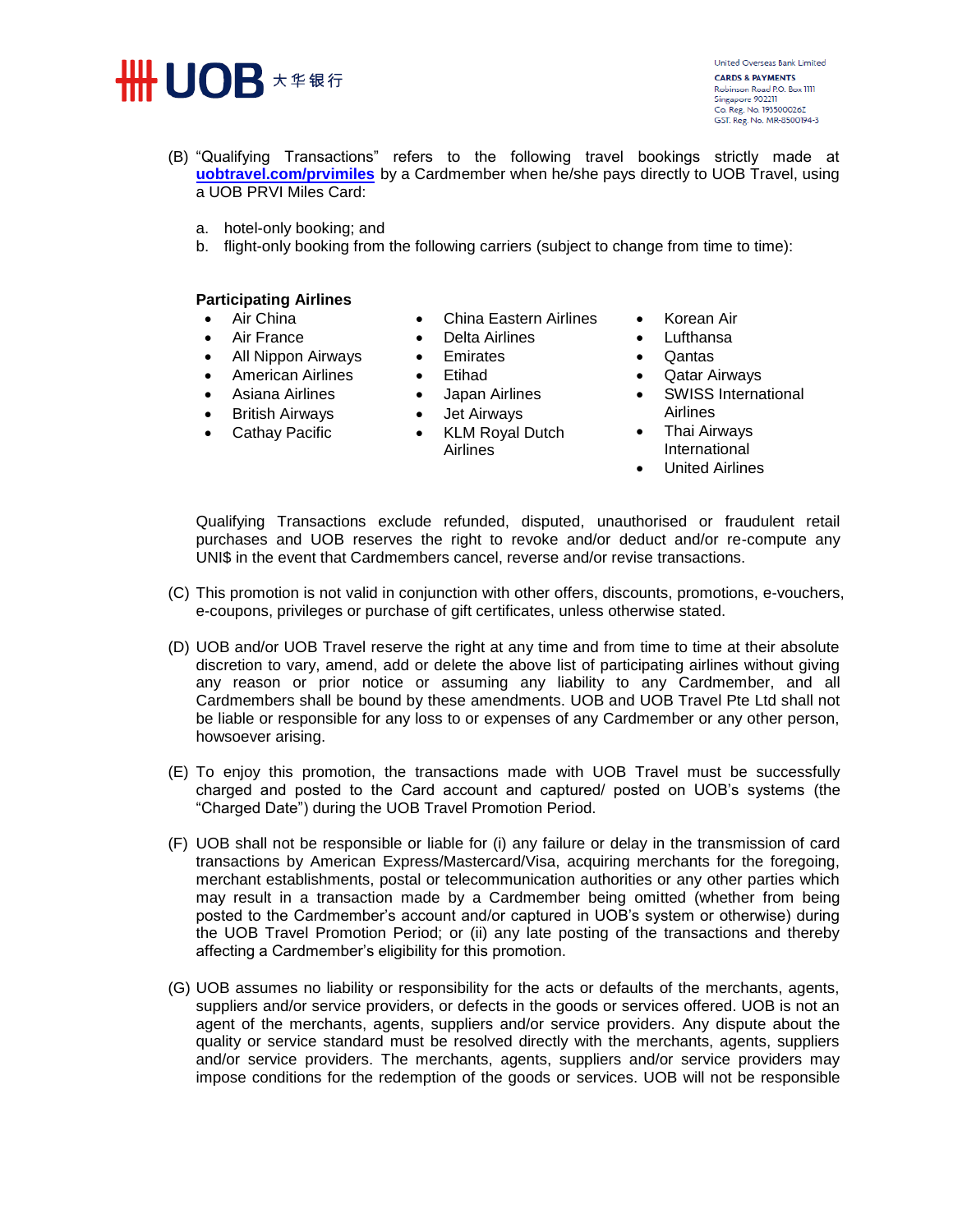

for any injury, loss or damage suffered as a result of the redemption or usage of the goods and/or services.

# (x) **Equivalent of 10 miles for every S\$1 spent on hotels booked through Kaligo**

- (A) During the period from now till 31 December 2017 (the "Kaligo Promotion Period"), Cardmembers will earn UNI\$25 for every S\$5 spent (equivalent to 10 miles for every S\$1 spent) on hotel bookings made either at Kaligo.com (including **[Kaligo.com/prvimiles](https://uniservices1.uobgroup.com/secure/forms/url_redirection.jsp?CC=SG&URL=https://kaligo.com/prvimiles)**) and/or through the Kaligo mobile application (collectively, "Kaligo Booking Sites"). The rate of UNI\$25 for every S\$5 spent comprises of prevailing UNI\$3.5 for every S\$5 spent locally and additional UNI\$21.5 for every S\$5 spent at Kaligo Booking Sites or prevailing UNI\$6 for every S\$5 spent overseas and additional UNI\$19 for every S\$5 spent at Kaligo Booking Sites.
- (B) To enjoy this promotion, the transactions made at the Kaligo Booking Sites must be successfully charged and posted to the Card account and captured/ posted on UOB's systems during the Kaligo Promotion Period.
- (C) Eligible transactions refer to charges made by Cardmembers when they pay directly to Kaligo for online bookings made at Kaligo.com. Eligible transactions exclude disputed, unauthorised or fraudulent retail purchases and UOB reserves the right to revoke and/or deduct and/or recompute any UNI\$ in the event that Cardmembers cancel, reverse and/or revise transactions.
- (D) UOB shall not be responsible or liable for (i) any failure or delay in the transmission of card transactions by American Express/Mastercard/Visa, acquiring merchants for the foregoing, merchant establishments, postal or telecommunication authorities or any other parties which may result in a transaction made by a Cardmember being omitted (whether from being posted to the Cardmember's account and/or captured in UOB's system or otherwise) during the Kaligo Promotion Period; or (ii) any late posting of the transactions and thereby affecting a Cardmember's eligibility for this promotion.
- (E) UOB assumes no liability or responsibility for the acts or defaults of the merchants, agents, suppliers and/or service providers, or defects in the goods or services offered. UOB is not an agent of the merchants, agents, suppliers and/or service providers. Any dispute about the quality or service standard must be resolved directly with the merchants, agents, suppliers and/or service providers. The merchants, agents, suppliers and/or service providers may impose conditions for the redemption of the goods or services. UOB will not be responsible for any injury, loss or damage suffered as a result of the redemption or usage of the goods and/or services.

# (xi) **Equivalent of 2.4 miles for every S\$1 spent overseas**

Cardmembers will earn UNI\$6 for every S\$5 spent overseas, which is equivalent to 2.4 miles for every S\$1 spent. For the avoidance of doubt, card transactions made overseas but effected/charged in Singapore dollars and online transactions effected in Singapore dollars or in foreign currencies at merchants with payment gateway in Singapore **will not** be treated as overseas transactions and will earn UNI\$3.5 for every S\$5 spent.

# (xii) **Equivalent of 1.4 miles for every S\$1 spent in Singapore**

Cardmembers will earn UNI\$3.5 for every S\$5 spent in Singapore, which is equivalent to 1.4 miles for every S\$1 spent.

#### (xiii) **20,000 loyalty miles (PRVI Miles American Express Cardmembers only)**

PRVI Miles American Express Cardmembers will receive a bonus of UNI\$10,000 (equivalent to 20,000 miles) if he or she spends S\$50,000 or more by the end of membership year's statement period. Spending on both Principal and Supplementary Card(s) are considered in the calculation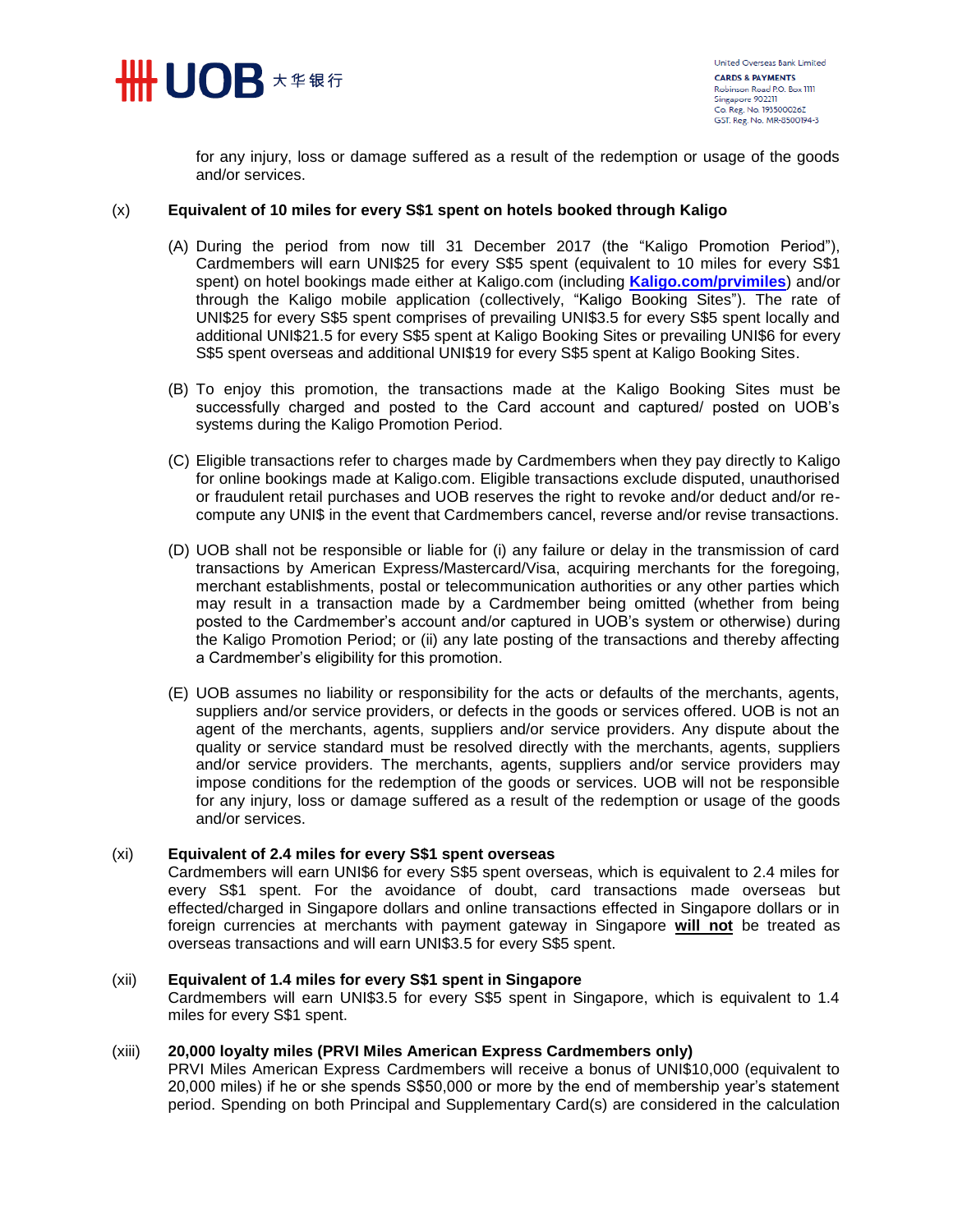

of the S\$50,000 spend threshold. The bonus UNI\$10,000 will be credited to the PRVI Miles Card Account within two (2) statement periods from the card's anniversary date. To qualify, the Cardmember's Card Account must be in good standing and shall not be cancelled for any reason whatsoever.

# (xiv) **Annual Fee Waiver (PRVI Miles American Express Cardmembers only)**

PRVI Miles American Express Cardmembers will enjoy annual fee waiver if he or she spends S\$50,000 or more upon card anniversary date. Spending on both Principal and Supplementary Card(s) are considered in the calculation of the S\$50,000 spend threshold.

# **2. Complimentary travel insurance**

(i) Cardmembers must charge the entire fare for travel on public conveyance/transportation (limited to air, land or water conveyance which is duly licensed for the regular transportation of farepaying passengers but shall exclude any hired or rental car or any conveyance operated for the purpose of amusement or entertainment) in advance of the scheduled departure time to their Cards to qualify for the complimentary travel insurance (the "Travel Insurance") which has the following benefits:

# **Travel Personal Accident Insurance of up to S\$1,000,000**

Covers accidental death or disablement whilst on public conveyance:

S\$1,000,000 for Cardmember and spouse

# **Travel Inconvenience Insurance benefits**

- Connecting Flight Delay (4 hours) - Up to S\$200 per Insured Person
- Luggage Delay (6 hours)
	- Up to S\$200 per Insured Person
- Loss of Luggage
	- Up to S\$400 per Insured Person
- Emergency Medical Evacuation and Repatriation
	- Up to S\$25,000 per Insured Person
- (ii) The above information is not a contract of insurance. The specific terms, conditions and exclusions applicable to this Travel Insurance are set out in the Insurance Certificate and [Agreement](http://www.uob.com.sg/personal/cards/credit/uob_prvi_miles_card/microsite/assets/pdfs/coi-prvimiles-cards.pdf) which is the operative document. The Insurance Certificate and Agreement will be issued to you upon acceptance of the policy. You should seek advice from a qualified advisor or call the insurance firm directly if in doubt.

# **3. One-way limousine service to Singapore Changi Airport (UOB PRVI Miles American Express Cardmembers only)**

- (i) Principal Cardmembers (including all of his/her supplementary cardmembers) (collectively, the "Cardmembers") will be entitled to a rebate of S\$45 for each one-way limousine service to Singapore Changi Airport (the "Service") charged to their UOB PRVI Miles American Express Card. To be eligible, the Cardmembers must:
	- book the Service with **Maxicab Limousine Services** ("Service Provider") at **[maxicab.sg/uob](https://uniservices1.uobgroup.com/secure/forms/url_redirection.jsp?CC=SG&URL=http://maxicab.sg/uob/)** and **charge the cost of Service to their UOB PRVI Miles American Express Card** where the transaction is reflected on the Cardmember's UOB PRVI Miles American Express Card account statement as being transacted at "Maxicab Limo"; AND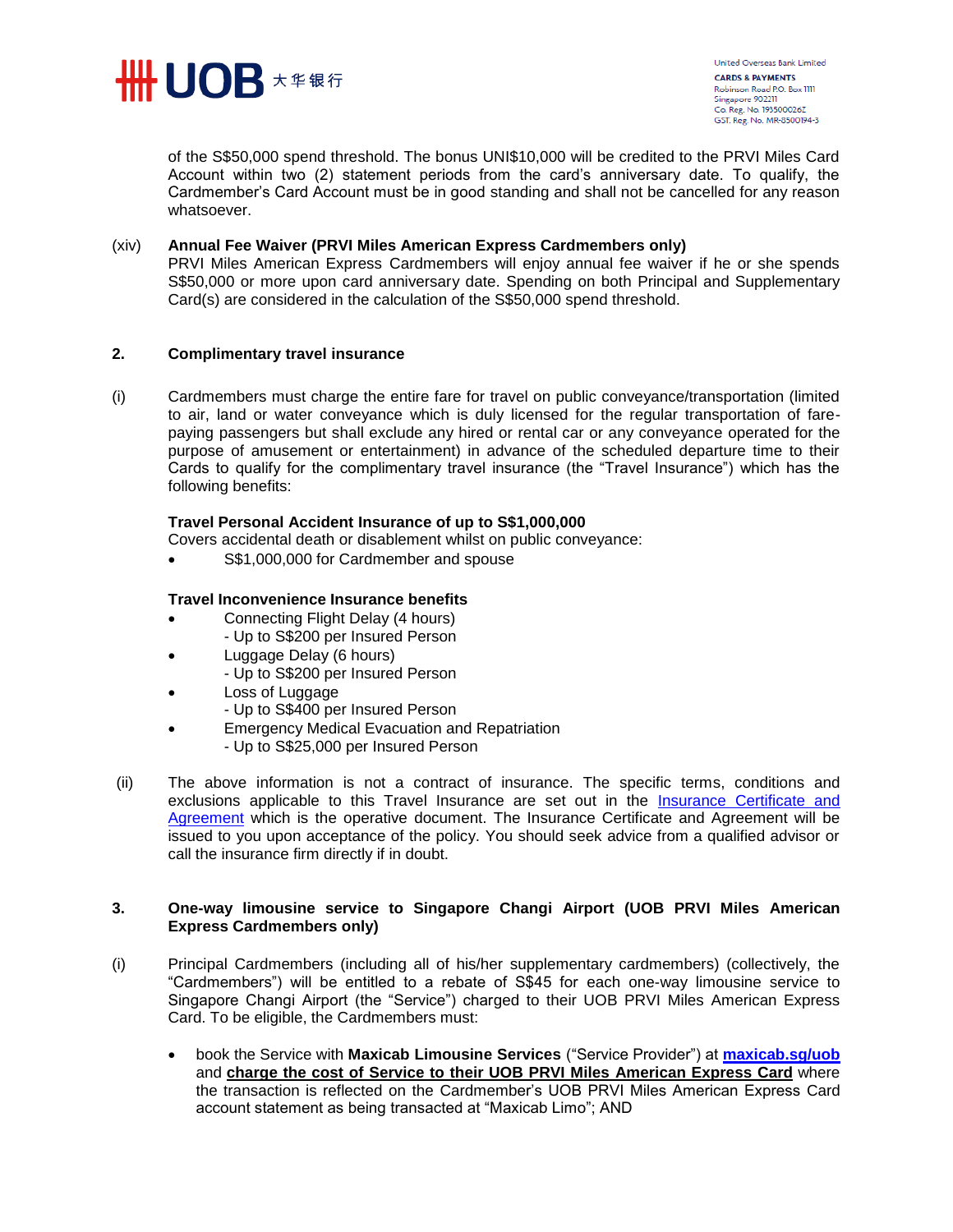

with at least **S\$1,000 overseas spend** (excluding "not card-present" transactions such as online transactions, mail/phone order) charged to their UOB PRVI Miles American Express Card **within each of the qualifying quarter** (the "Quarter") defined below (the "Qualifying Transactions"), UOB will **rebate S\$45 for each Service** (the "Cash Rebate") to their Card Account, **capped at S\$90 per Quarter per Card Account**; AND

• the cost of Service and the Qualifying Transactions are to be charged in the same Quarter.

| Quarter     | <b>Qualifying period</b><br>(in respect of each calendar year) |  |
|-------------|----------------------------------------------------------------|--|
| 1st Quarter | From 1 January to 31 March                                     |  |
| 2nd Quarter | From 1 April to 30 June                                        |  |
| 3rd Quarter | From 1 July to 30 September                                    |  |
| 4th Quarter | From 1 October to 31 December                                  |  |

- (ii) "Card Account" refers to the UOB PRVI Miles American Express Card account of a Cardmember including all of his/her supplementary cardmembers. The Cash Rebate will be credited to the Card Account of the Principal Cardmember in respect of a Quarter **within two months after the end of each Quarter** if the Principal Cardmember (and his/her supplementary Cardmember(s), if any) meets the criteria specified above. The Cash Rebate may only be used to settle card transactions incurred on a Cardmember's Card Account, provided always that the Cash Rebate may not be converted to or exchanged for cash nor be transferred or paid to any person in any manner whatsoever nor be used to settle or pay any other liability of any person whatsoever.
- (iii) Fund(s) transfers, cash advances, fees, interests or any other financial charges will not be considered as Qualifying Transactions. UOB has the absolute discretion at any time and from time to time to determine the eligibility of any Cardmember and shall not be obliged to give any reason therefor.
- (iv) Bookings for the Service must be made at least two (2) days before the pickup date, failing which a surcharge of S\$10 will apply ("Late Bookings").
- (v) UOB will not be liable or responsible for any failure or late transaction postings affecting any Cardmember's eligibility to qualify for the Cash Rebate.
- (vi) The Cash Rebate amount is based on **four (4) passengers with a total of up to four (4) checkin AND/OR cabin-sized luggage bags (combined) in one (1) limousine to Singapore Changi Airport. Any additional items such as box, bag, stroller, sports equipment etc, are considered as luggage. A surcharge of S\$10 will apply for more than 4 check-in or cabinsized luggage bags combined**
- (vii) Sports equipment (Bike box or golf bag) will have \$10 bulky item fee
- (viii) A surcharge of S\$10 will apply for the seven (7) seater vehicle and S\$20 for the nine (9) seater vehicle.
- (ix) A surcharge of S\$10 will apply for pick-up between 12am and 6am.
- (x) A grace period of 15 minutes waiting time will be given for each Service. Thereafter, excess waiting time surcharge of S\$10 is payable for the next 15-minute block. If waiting time exceed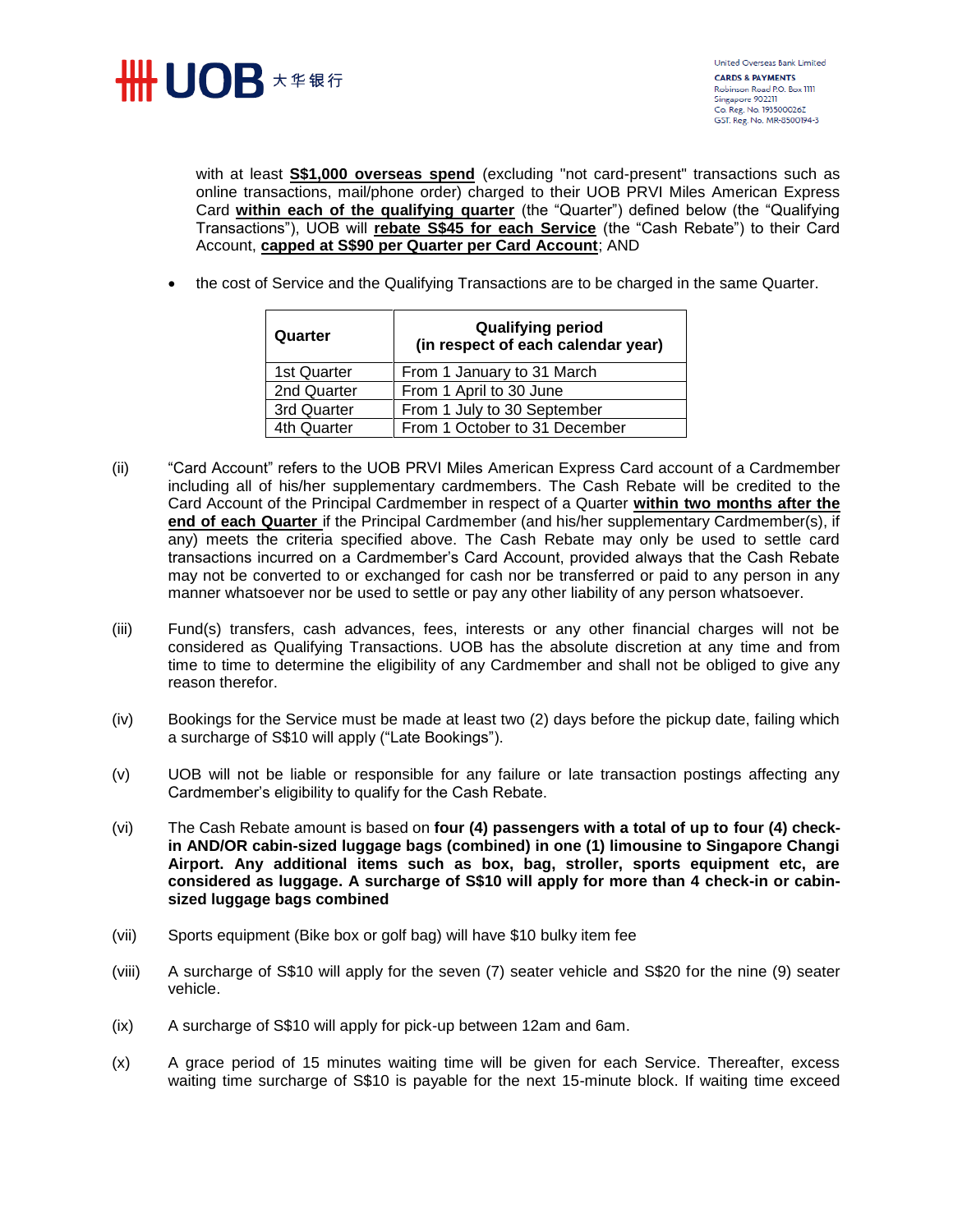

beyond 30 minutes (including the 15 minutes grace period), the booking will be regarded as a noshow by the Cardmember.

- (xi) For any pick-up from Sentosa Island, an island surcharge of S\$10 will apply.
- (xii) Pick-up location excludes Jurong Island.
- (xiii) After receipt of the Service Provider's confirmation SMS, the Cardmember must notify the **Service Provider at its service hotline +65 6651 2253 (Monday - Sunday, 8am - 6pm)** of any amendment or cancellation of such booking by 6pm on the day before the pick-up, failing which the following amendment and cancellation charges will apply:
	- S\$10 amendment fee for amendments made after 6pm on the day before the pick-up;
	- S\$10 cancellation fee for cancellations made within 3 hours of pick-up time;
	- S\$45 cancellation fee for cancellations made within 2 hour of pick-up time; and/or
	- S\$55 cancellation fee for cancellations with midnight surcharge if pick-up was scheduled between 12am and 6am.
- (xiv) All surcharges, late booking fee, amendment/cancellation fees and all other surcharges/fees referred to herein will be borne by the Cardmember.
- (xv) For emergency cases, e.g. vehicle breakdown or driver no-show, the Cardmember may contact the **Service Provider's service hotline at +65 6651 2253** for assistance. UOB will not be liable for driver's no-show or vehicle breakdown.
- (xvi) The Service is provided solely by the Service Provider, and therefore, UOB assumes no liability or responsibility for the acts or defaults of the Service Provider or defects in the goods and services offered. UOB is not an agent of the Service Provider. Any dispute about the quality or service standard must be resolved directly with the Service Provider. UOB and the Service Provider will not be responsible for any injury, loss or damage suffered as a result of the redemption or usage of the goods and services provided by the Service Provider. UOB and the Service Provider will not be responsible for any late pick up or long travel time as a result of unforeseen conditions such as bad weather, road and traffic conditions, etc. that may cause Cardmembers to arrive late or miss their flight. Cardmembers are encouraged to book their **airport limousine pick up at least two and a half (2.5) hours before the flight departure time** to ensure sufficient time to reach the airport.
- (xvii) UOB reserves the right, at its sole and absolute discretion and at any time and for any reason, to vary, amend, add and/or delete any of the Terms and Conditions herein without assuming any liability to any person, and Cardmembers shall be bound by such variations, amendments, additions and/or deletions. UOB's decision on all matters relating to the Service shall be final, conclusive and binding on the Cardmembers. UOB shall not be obliged to give any reason or enter into any correspondence with any Cardmember or any persons on any matter concerning the Service. Full terms and conditions of the UOB Cardmember Agreement will apply. Please visit uob.com.sg for full details.
- (xviii) Cardmembers hereby confirm that consent has been given for the collection, use and disclosure of all relevant details and/or personal data related to the Cardmembers to enable the Service Provider to provide the Service to the Cardmembers. For the purposes of the Terms and Condtions, "personal data" shall have the same meaning as from time to time set forth in the Personal Data Protection Act 2012 of Singapore.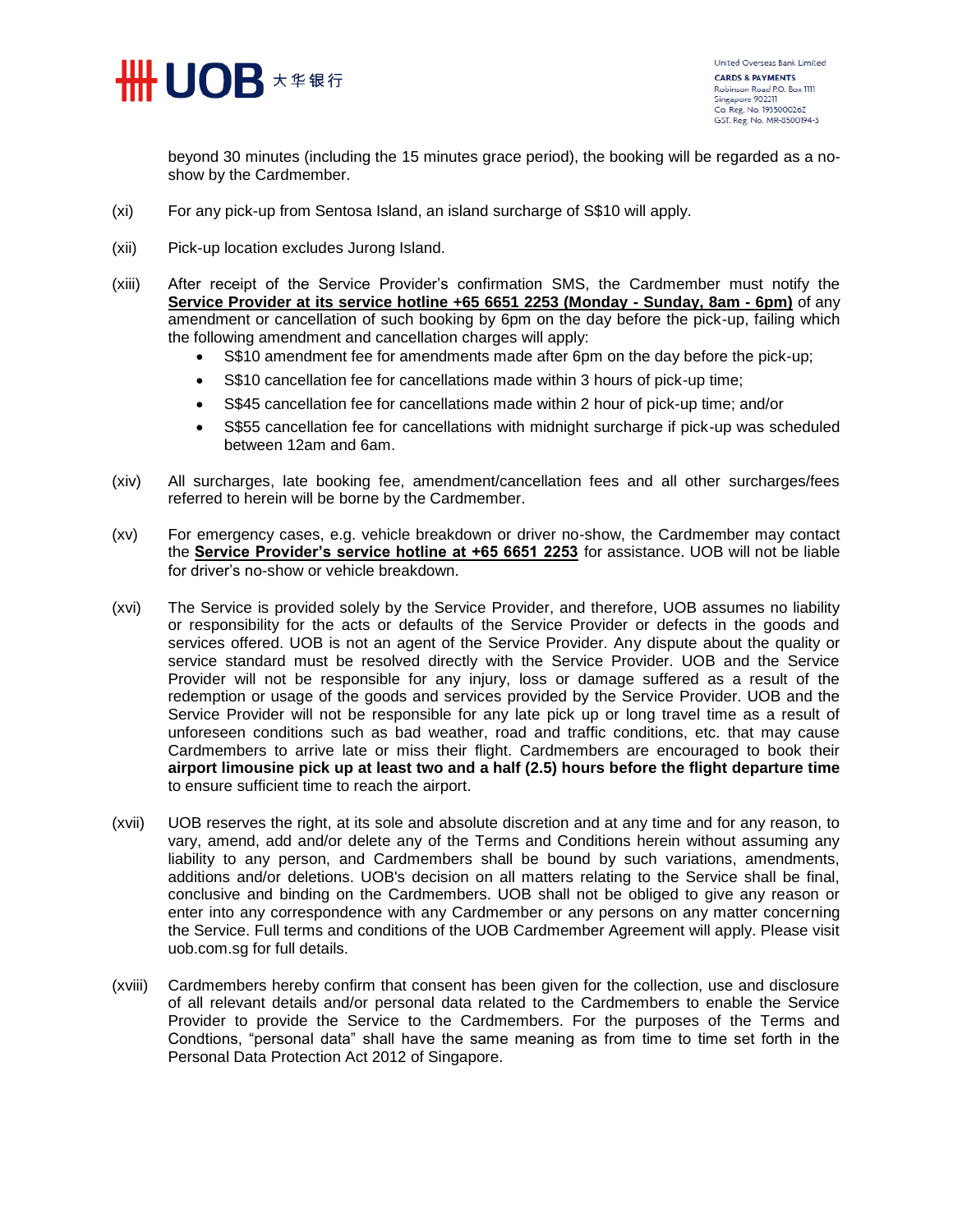# **##UOB** ★ # 银行

# **4. Fees for Foreign Currency Transactions and Transactions Processed Outside Singapore**

| 1   | Transaction made in foreign currency:-                                                       |                                                                                                                                                                                                               |  |
|-----|----------------------------------------------------------------------------------------------|---------------------------------------------------------------------------------------------------------------------------------------------------------------------------------------------------------------|--|
| (a) | (i) Non-SGD, non-USD and non-<br>AUD transaction;                                            | The transaction will be converted at the<br>prevailing exchange rates of the relevant credit<br>card company, first to USD, then to SGD;                                                                      |  |
|     | <b>OR</b>                                                                                    |                                                                                                                                                                                                               |  |
|     | (ii) USD or AUD transaction:                                                                 | The transaction will be converted to SGD at the<br>prevailing exchange rates of the relevant credit<br>card company;                                                                                          |  |
| (b) | Non-SGD transaction;                                                                         | A foreign currency factor of 3.25% on the<br>amount converted will be charged (out of which<br>1.25% will be retained by American Express<br>and 1% will be retained by Mastercard and<br>Visa respectively). |  |
| 2   | Transaction made in SGD and processed outside Singapore:-                                    |                                                                                                                                                                                                               |  |
|     | SGD transaction processed outside<br>of Singapore (PRVI Miles World<br>Mastercard/Visa Card) | An International Processing fee of 1% of the<br>transaction amount will be levied on<br>transactions made on Visa or Mastercard<br>respectively.                                                              |  |

# **5. General**

- (i) UOB reserves the right to substitute the UNI\$ with another gift of similar value at its sole discretion. In the event the UNI\$ awarded is in decimal points, the final UNI\$ awarded for each transaction will be rounded down to the nearest whole figure.
- (ii) UOB PRVI Miles Visa and World Mastercard Cardmembers will be awarded with SMART\$ on transactions made at SMART\$ merchants while UOB PRVI Miles American Express Cardmembers will earn UNI\$ on transactions made at SMART\$ merchants.
- (iii) UNI\$ will not be awarded for Funds Transfers, cash advance, fees, interests or any other financial charges.
- (iv) Adjustments will be made to the UNI\$ if there is any unposted, voided, cancelled, disputed and/or reversed transactions including those arising from returned goods or services, billing disputes, or any other reason at the sole and absolute discretion of UOB.
- (v) Should Cardmembers' spending be deemed to be for commercial and/or non-personal purposes, UOB reserves the right to refuse to award any UNI\$ for such transactions. UOB reserves the right to cancel and void any UNI\$ awarded in a Cardmember's statement of account at any time if it deems that such UNI\$ was not earned from qualifying spend of a Cardmember and the Cardmember shall not be entitled to any compensation or payment whatsoever.